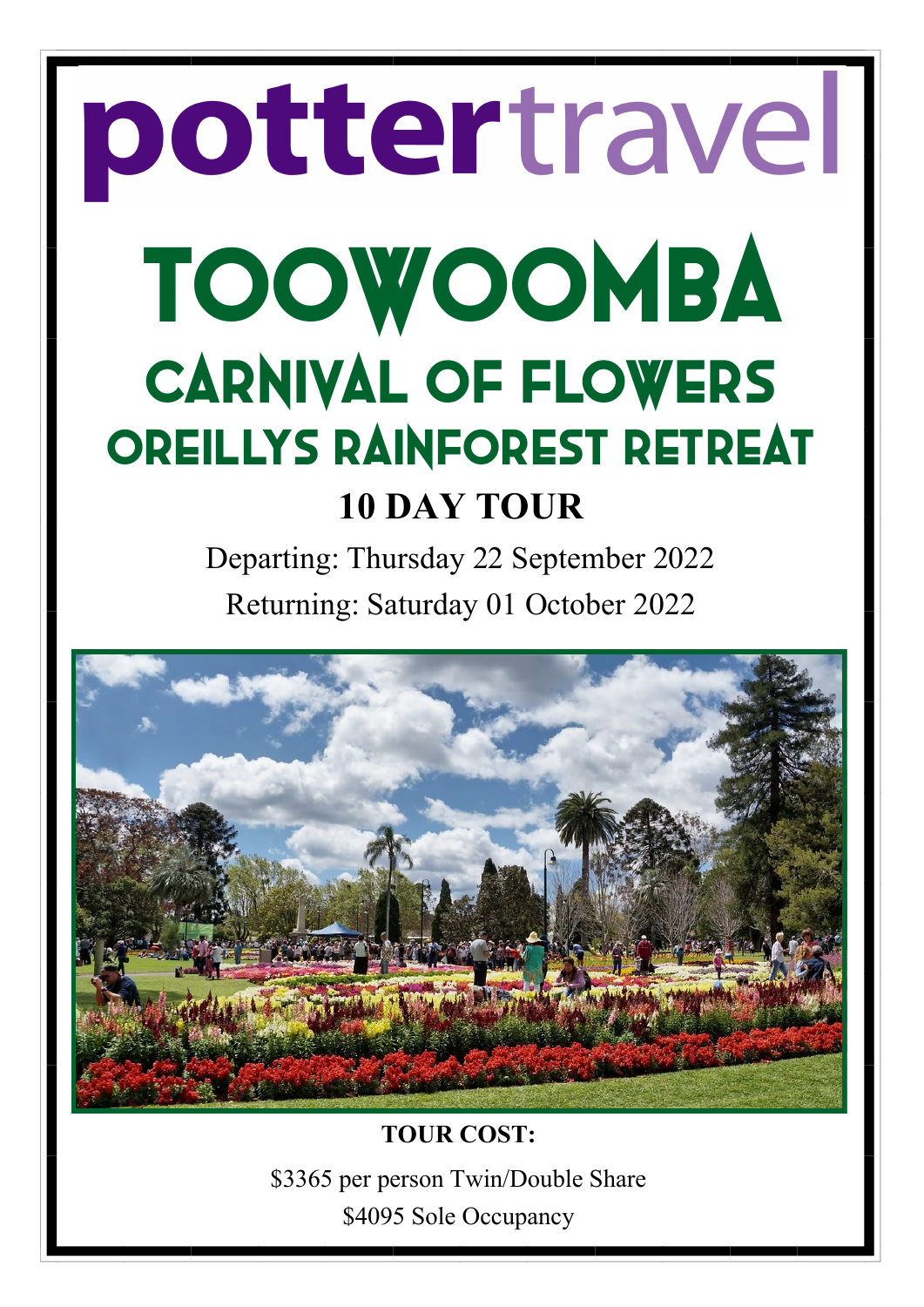# **PICK UP TIMES:**

**7.10am** Crawford Street, Queanbeyan **7.50am** West Row Bus Stop, City **7.30am** Bay 1, Woden Bus Interchange **8.00am** Riggall Place, Lyneham

*Celebrate Spring and join us to experience the Carnival of Flowers. Be enchanted by the countless colours dotted throughout the town and smell the incredible blooms that scent Toowoomba's air.*

#### **Day 1: (LD): CANBERRA TO THE HUNTER VALLEY: Thursday 22 September 2022**

Welcome aboard Potter Travel's **Carnival of Flowers** tour. Loading the coach, we start the first leg of our journey to Queensland. We stop for **lunch** at the **Mount Penang Gardens** with time to explore the beautiful grounds with a friendly **guide**. Hear about the garden's creative design and the twelve themed garden rooms, its clever use of water and seasonal highlights. Making our way into the heart of the Hunter Valley, we settle into our accommodation and relax prior to dinner.

*Mercure Resort Hunter Valley Gardens (02 4998 2000)*

# **Day 2: (BLD): HUNTER VALLEY TO GOONDIWINDI: Friday 23 September 2022**

Our day includes a drive through Gunnedah, home of Dorothea MacKellar's 'My Country' and onto **Narrabri** for **lunch.** Our destination is the NSW and Queensland border and the town of **Goondiwindi.** It sits at the junction of a number of major highways and has been built around the Customs House Museum. Prior to Federation, it was a border customs point and the authentically restored building is worth a look. It also has a magnificent cottage garden with a colourful collection of mementos of yesteryear. We overnight at the very comfortable Jolly Swagman Motor Inn.

*Jolly Swagman Motor Inn, Goondiwindi (07 4671 4560)*

# **Day 3: (BLD): GOONDIWINDI TO TOOWOOMBA: Saturday 24 September 2022**

It will take the morning to arrive into **Toowoomba,** home of the **Carnival of Flowers.** This progressive festival covers a myriad of interests with plenty to things to entertain us. We visit the **Cobb & Co Museum,** part of the Queensland Museum. Tracing the history of horse drawn transportation in Australia, we'll be fascinated by the old timber wagons and bullock drays through to the Cobb & Co coaches and the landau used by the Duke of Edinburgh when he visited the colony in 1876. **Lunch** is followed by a **guided tour** of the facility before checking into our accommodation. Settle in and unpack for the next 3 nights.

*Platinum International Hotel, Toowoomba (07 4634 0400)*

# **Day 4: (BD): BLOOMS, DISPLAYS & GARDENS: Sunday 25 September 2022**

We welcome a **local expert** onto the coach this morning and shown some of the open private gardens. The success of establishing and maintaining **beautiful gardens** comes from the rich, fertile soil, its unique climate and the town's position on the edge of the Great Dividing Range. All factors promote ideal conditions for growing flowers and ensuring Toowoomba's status as the 'Garden City'. Included with our **private garden** viewings are visits to **Queens Park** and the **Botanic Gardens**, showcasing awe-inspiring displays. The abundance of seasonal plants is set against a lush backdrop of lawns, shrubs and avenues of towering trees. We'll fit in as much as we can to celebrate this wonderful time of year.

# **Day 5: (BD): TOOWOOMBA: Monday 26 September 2022**

All aboard as we join the **Spring Bluff Railway** for a pleasant excursion. With the blow of a whistle, we depart for one of Queensland's prettiest Railway Stations. Arriving into the station we'll be in awe at the magnificent displays of poppies, ranunculus, stocks, snapdragons, petunias and many other annuals bursting into colour under the warm sunshine. Rounding out our morning is a German experience visiting the **Black Forest Hill Cuckoo Clock** collection. We'll see Grandfather clocks and cuckoo clocks with artistic carvings as well as German made barometers and thermometers. After a stop for lunch we head to one of the most beautiful and peaceful parks in Toowoomba, the University of Southern Queensland's **Japanese Garden**. Ju Raku En, roughly translated, means 'to enjoy peace and longevity in a public place'. Embarking on a **self-guided tour** we can take a look the many species of Japanese and Australian native trees and plants combined in a seamless and restful harmony. Nearby we make a stop at the **Picnic Point Lookout.** Perched on the edge of the Great Dividing Range, be rewarded with stunning views of the Lockyer Valley and Tabletop Mountain.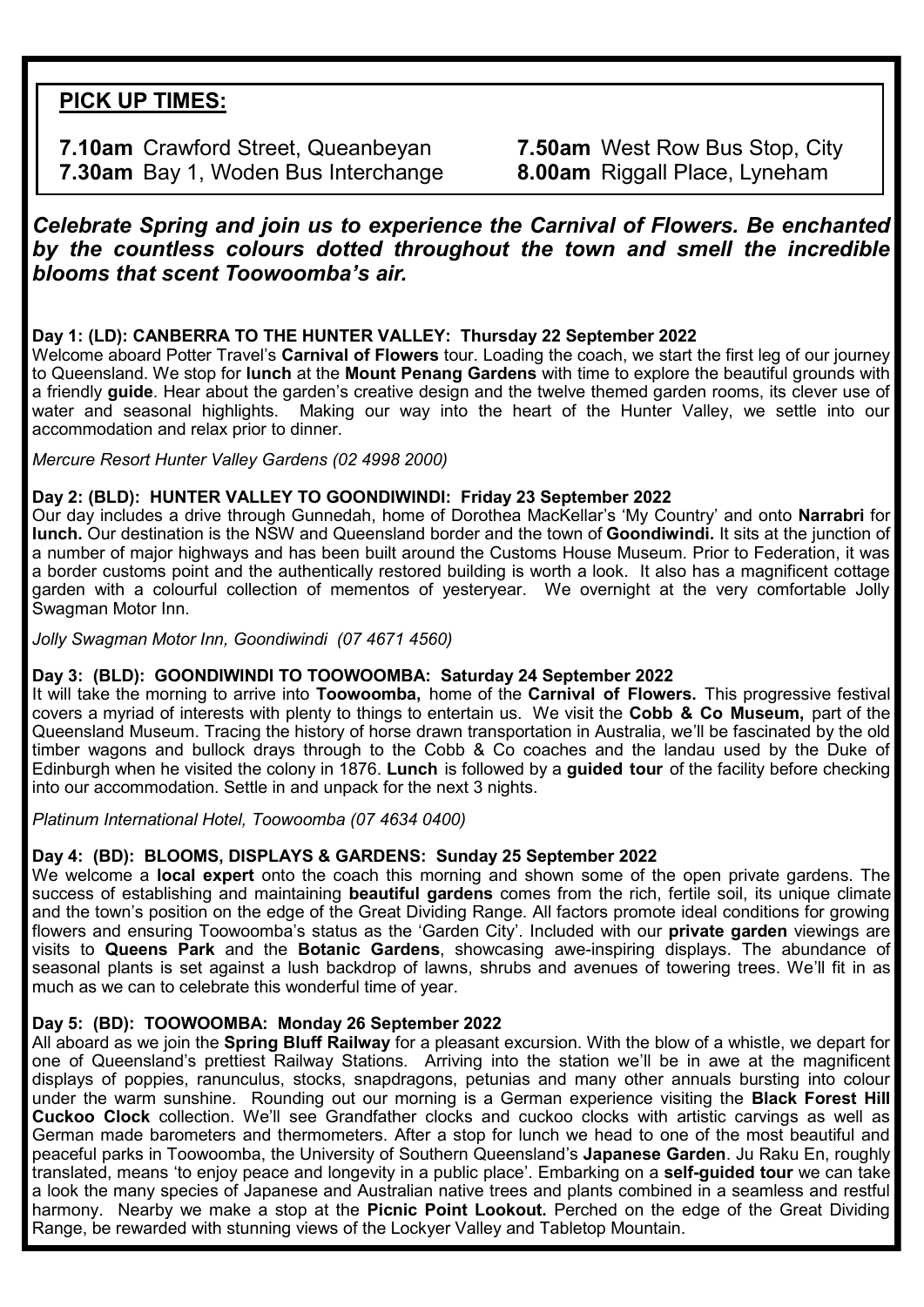### **Day 6: (BLD): TOOWOOMBA TO O'REILLYS: Tuesday 27 September 2022**

Farewelling Toowoomba we make our way down the range to the area known as the **Scenic Rim**. With a stop at **Summer Land Camel Farm** the camel story will come alive. We'll meet the camels and learn about the history of camels in Australia and the powerful immune proteins that are contained within their milk. Our visit extends to **lunch,** enjoyed on the Queenslander-style verandah. As we continue into **Lamington National Park** we arrive at **O'Reilly's Rainforest Retreat**. It's secluded here, isolated due to the private property being established prior to While Lamington wasn't Queensland's first national park, it is the most significant, regularly referred to as 'Queensland's National Park.' World Heritage status was bestowed on Lamington in 1994 in recognition of its high biodiversity. On arrival we settle into our accommodation and enjoy the O'Reilly's hospitality and the beauty of the area.

#### *O'Reilly's Rainforest Retreat (07 5502 4900)*

#### **Day 7: (BLD): O'REILLYS RAINFOREST RETREAT: Wednesday 28 September 2022**

After breakfast we spend the morning enjoying the beautiful scenery that surrounds O'Reilly's. There are a number of short nature walks, including the famous **Tree Top Walk**, which is accessible to all. **Lunch** will be provided before our afternoon **4WD tour** where we visit Moran's falls, the Wishing Tree and Pats Bluff. Rounding out our exhilarating day in the mountains is a relaxing and enjoyable dinner. This evening we board a 4WD vehicle and treated to a **guided rainforest tour** to the mystical **Glow Worm** grotto. We perch ourselves beside the secluded gully, home to millions of ancient glow worms, illuminating the cliff face in a blanket of twinkling stars.

#### **Day 8: (BLD): O'REILLYS TO ARMIDALE: Thursday 29 September 2022**

Leaving the mountains behind us, we travel inland to **Stanthorpe**. Drawing nearer, the diversity of the region and what it produces becomes apparent. From prehistoric granite boulders to winemakers and fruit producers, we have the chance to visit a genuine working apple orchard, growing both dessert and cider apples. From small beginnings, **Sutton's Farm** has gradually evolved into the shop and café we see today. A delicious **lunch**  including fruit and herbs grown in the garden and orchard adds freshness to our experience. The owner shares his story with us including his philosophy of *'she'll be apples mate', Australian for everything will be fine.* Back on the road, we make our way through the heart of the New England Highlands, via Glen Innes and Guyra to **Armidale.**

*All Seasons Motel, Armidale (02 6772 9800)*

#### **Day 9: ARMIDALE TO MAITLAND: Friday 30 September 2022**

Not far from Armidale is one of New England's oldest towns, Walcha known for its high quality native hardwood. Making a stop at the Walcha Pioneer Cottage and Museum we'll be presented with historical buildings typical of those that shaped the surrounding districts, as well as the foundation of country NSW. Arriving into Gloucester we'll delight in a fresh and aromatic lunch at the Hillview Herb Farm. Taste an amazing array of herbs and breathe in the wonderful scents from the herb garden as we wander through, hearing about all the ways we can put them to use in our own place. Departing Gloucester, we head to our final overnight stay.

*Old Maitland Inn (02 4932 5255)*

# **Day 10: (BL): MAITLAND TO CANBERRA: Saturday 01 October 2022**

Our travel day home sees us making a stop on the outskirts of Sydney for lunch. Sit back and relax for the final leg of our tour, reflecting on the remarkable colours, sights, smells and experiences we've had.